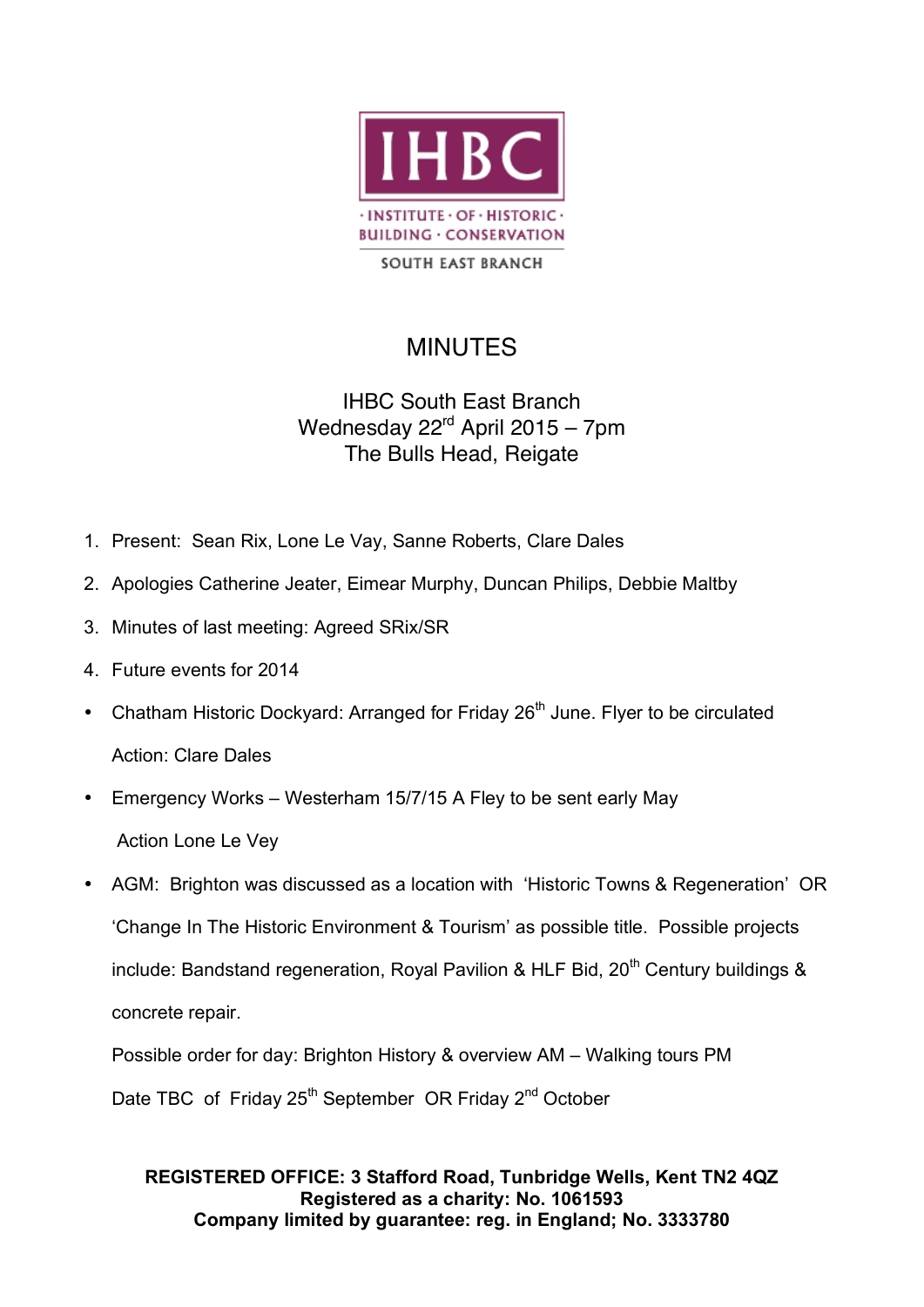### • Possible CPD :

Goddards, Abinger Hanger, Surrey & Lutyens

Crafts Specialists & Contractors eg chalkdown, Lead Sheet Association or lead craftsperson, flintwork, thatching(Chris Tompkins ?) , brickwork (Gerard Lynch?). Also Bombay Sapphire Gin Distillery as possible site visit as joint with South Branch

- 5. Bursary for the Annual School in Norwich: Sean to create email for circulation.
- 6. Council + Aim is to open council meetings to broader range of members. Minutes of last meeting yet to be published, however included discussion 'How can technology help the IHBC?' perhaps including phone and video conferencing. Council + aims to focus on the running as a charity and trust, and forging links with other organisations. Next Council + Meeting is after Annual School in Norwich Sunday 21<sup>st</sup> June. Members invited to attend with travel and accommodation paid by IHBC
- 7. A.O.B
	- Q: "How are Branch comments taken into account in determining applications for Membership?" A: Idea is for Affiliates to approach Branch for advice and possible mentoring. Comments made by Branch in respect of candidates are similar to a character reference ie – that the applicant is known professionally, and a sound candidate, although Memberships are then considered individually along guidelines. The Role of Membership Secretary is to promote membership, to encourage Affiliates to apply for Full Membership. Regional approaches to this may differ, given the level of each Branches' autonomy.
	- Email Addresses: 145/185 members an email address, and therefore approx 20% are not routinely contacted with events and such. The question of how to address

### **REGISTERED OFFICE: 3 Stafford Road, Tunbridge Wells, Kent TN2 4QZ Registered as a charity: No. 1061593 Company limited by guarantee: reg. in England; No. 3333780**